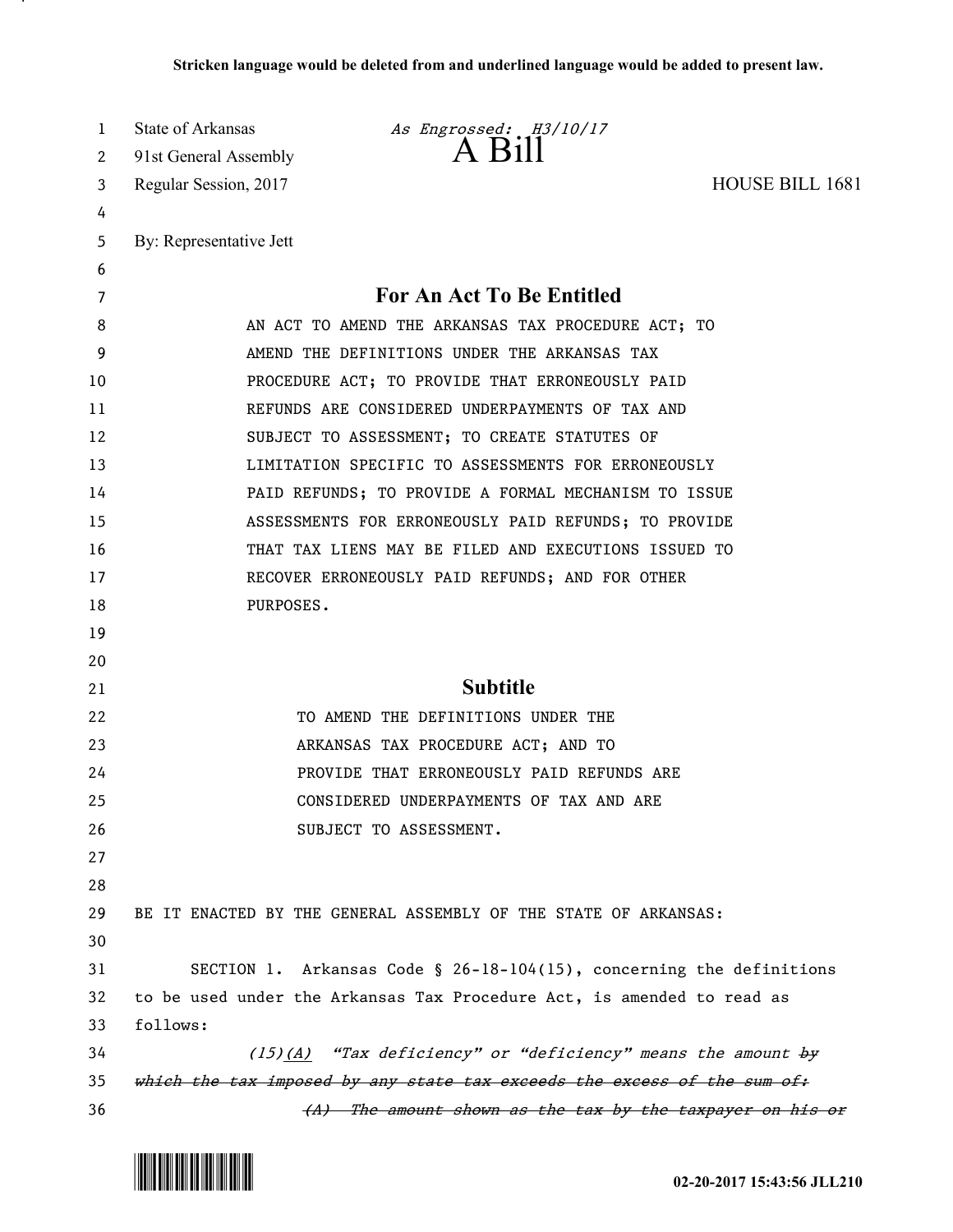As Engrossed: H3/10/17 HB1681

1 her return if a return was made by the taxpayer; plus 2 (B) The amounts previously assessed or collected without 3 assessment as a deficieney of tax owed by a taxpayer that is not paid when due. (B) "Tax deficiency" or "deficiency" includes an underpayment of tax; SECTION 2. Arkansas Code § 26-18-104(18), concerning the definitions to be used under the Arkansas Tax Procedure Act, is amended to read as follows: (18)(A) "Underpayment" means the difference between the state 12 tax paid and the amount required to be paid under the particular state tax 13 law in question. (B) "Underpayment" includes an erroneously paid refund; and SECTION 3. Arkansas Code § 26-18-104, concerning the definitions to be used under the Arkansas Tax Procedure Act, is amended to add an additional subdivision to read as follows: (19) "Erroneously paid refund" means a refund of tax received by a taxpayer that was not entitled to receive the refund. SECTION 4. Arkansas Code § 26-18-306, concerning the time limitations for assessments, collection, refunds, and prosecution under the Arkansas Tax Procedure Act, is amended to add an additional subsection to read as follows: (n)(1) Except as provided in subdivision (n)(2) of this section, an assessment to recover an erroneously paid refund shall not be made after the expiration of three (3) years from the date of the refund warrant. (2) However, an assessment may be made at any time to recover an erroneously paid refund that was paid as a result of fraud or 31 misrepresentation by the taxpayer. SECTION 5. Arkansas Code § 26-18-403, concerning proposed assessments under the Arkansas Tax Procedure Act, is amended to add an additional subsection to read as follows: (c)(1) An erroneously paid refund is a tax deficiency and is subject

02-20-2017 15:43:56 JLL210